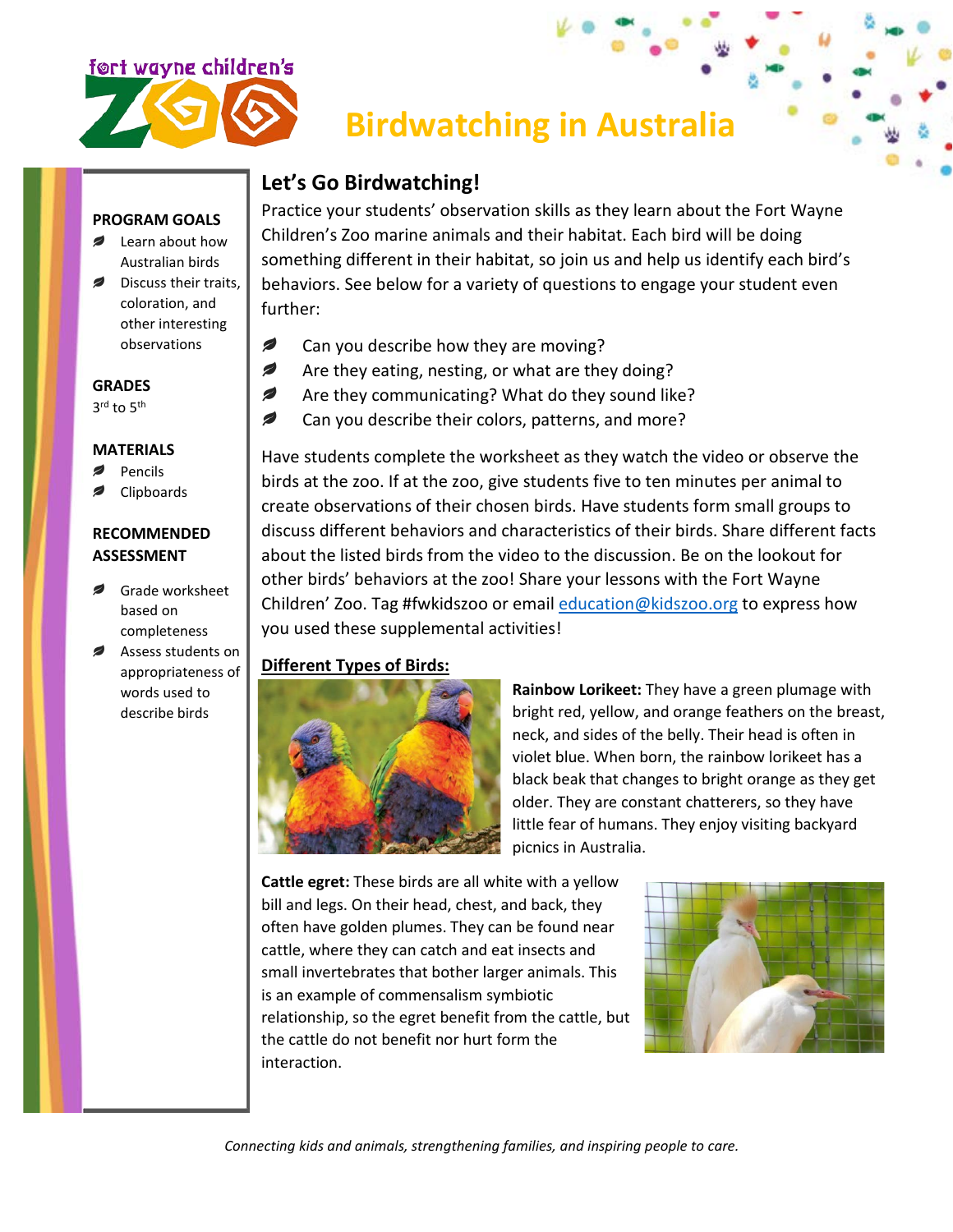

**Straw-necked Ibis:** Their name comes from the straw-like feathers that can be found on their necks. They are large waterbird with a bald black head, long down-curved black bill, and yellow throat plumes. It has a glossy blue-black, with metallic purple, green, and bronze sheen, white nape and sides of the neck and white underparts. They like to utter raucous, rolling calls when in flight. In nests,

 **Birdwatching in Australia**

they will grunt, croak, and bark. They are known as the "farmers friend" in Australia because they help get rid of pests.

**Masked Lapwing:** Native Australians once said that masked lapwings carried a spear, and they were close to the truth! Masked lapwings, also called spur-winged plovers, have sharp yellow spurs on the "elbow" of their wings. They use these spurs to scare predators by flying directly at them, but they rarely use the spurs for anything other than looks. They spend much of their time on the ground searching for insects and worms for food. They are identifiable by its bright yellow wattle that hangs below the head and goes up behind the eye.





**Blue-faced honeyeater:** They get its name from the vibrant blue markings surrounding its eyes. Their feathers are in olive, white, and black colors. The blue part is actually the birds' skin. They have long, quick tongues. Their tongues are bristly, like a paintbrush, and are useful for soaking up nectar from flowers. They can empty a flower in one second with ten flicks of their tongues. They are essential pollinators in Australia!

**Galah Rose Breasted Cockatoo:** These birds are one of the most common cockatoos in Australia. They have distinct grey and pink feathers. They often gather into a crowd in open fields, and the flock will walk on foot and forage on the ground for insects and invertebrates. They can emit loud, high-pitched sounds while flying in flocks. They are intelligent birds that can imitate repetitive sounds such as cell phone ringing, car horns, or whistles.





**Australian Magpie:** They are medium-sized

birds with black and white feathers. Their eyes are chestnut to reddish-brown, and they have blue-grey wedge-shaped bills. They are one of the most highly regarded songbirds. They can mimic up to 25 different species of birds and can also mimic dogs and horses! Unlike most birds, they will walk on the ground rather than hop. They like to eat different types of insects, invertebrates, and even small mammals and amphibians.

**Cockatiel:** They have a grey body with a yellow head, and they are relatively easy to identify by their plumage on their head. They are super-fast flyers, perhaps the fastest in Australia. They can fly up to 43 mph! They are usually found in flocks ranging from ten to several hundreds of birds, and they can be seen flying long distances for food and water. Cockatiels can talk, where their voices sound very singsong compared to human voices.



*Connecting kids and animals, strengthening families, and inspiring people to care.*